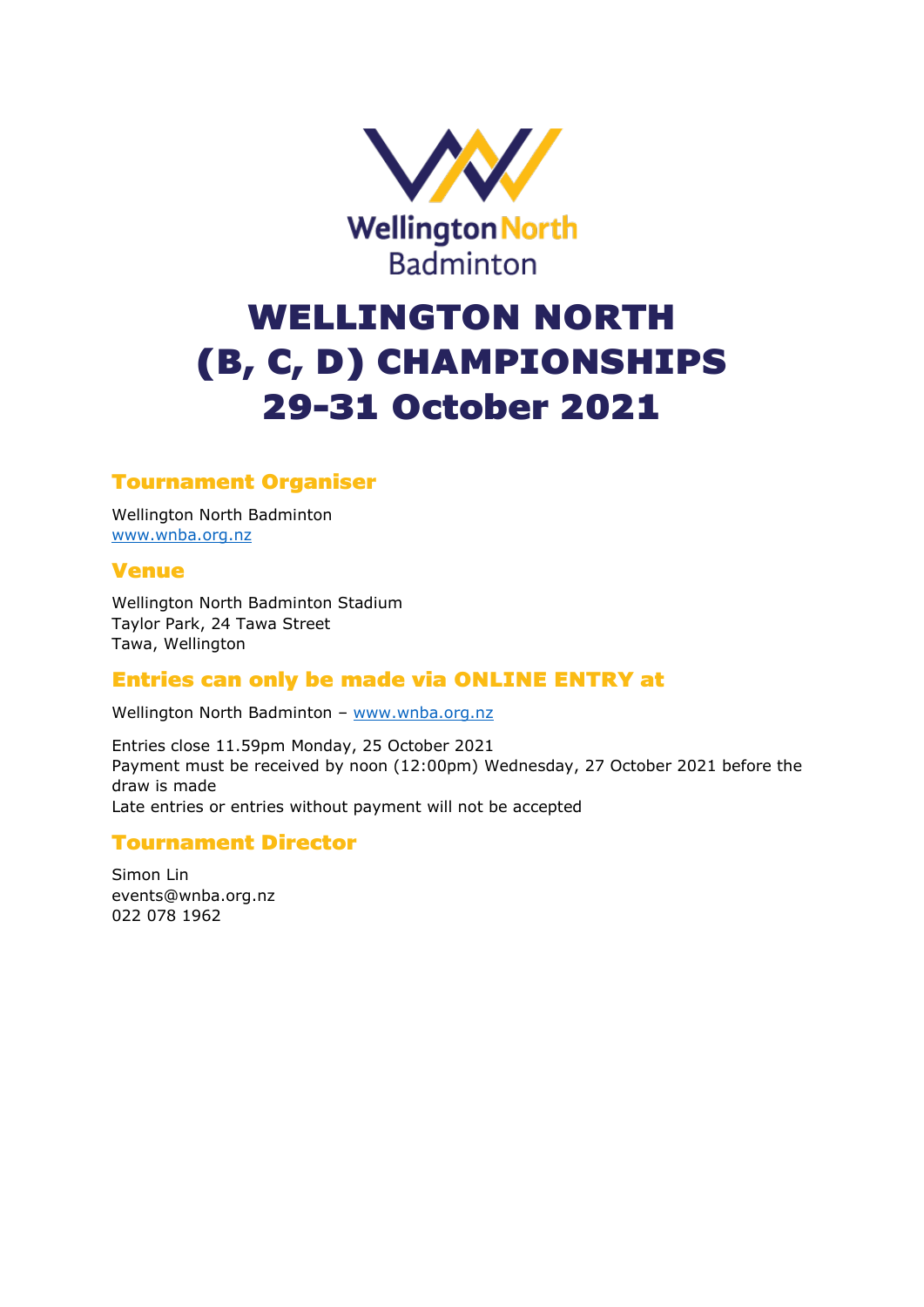# CONDITIONS OF ENTRY

Please read and take special note of entry and fee payment requirements

#### 1. RULES AND REGULATIONS

- 1.1. It is expected that players will have read and are familiar with the 'Conditions of Entry' prior to submitting an entry.
- 1.2. The rules of play shall be those of the Badminton World Federation.
- 1.3. The BWF scoring system is to be used.
- 1.4. All questions as to the rules shall be resolved by an appointed tournament official.
- 1.5. Feather shuttles will be used.
- 1.6. The tournament organizers' and/or Referee reserve the right to:
- 1.7. Cancel any event in which fewer than 8 entries are received, or if time does not permit a full competition to be played.
- 1.8. Change the scoring of plate events if time constraints require.
- 1.9. Default a player who is not available to play at the scheduled time.
- 1.10. This event will be played using the Alternative Service Law 9.1.6.
	- 1.10.1. the whole shuttle shall be below the server's waist at the instant of being hit by the server's racket. The waist shall be considered to be an imaginary line round the body, level with the lowest part of the server's bottom rib.
	- 1.10.2. the shaft and the racket head of the server's racket at the instant of hitting the shuttle shall be pointing in a downward direction'.

# 2. Eligibility

- 2.1. Any player resides in the Capital Region (south of Paekakariki and Upper Hutt) is eligible to enter this tournament.
- 2.2. This tournament will be played across four grades:
	- 2.2.1. B Grade: any player who has competed and/or named:
		- 2.2.1.1. in a Team WN or other association's CR1/NR2 or above squads in 2021
		- 2.2.1.2. in a Team WN or other association's CR3 or above squads in 2021
		- 2.2.1.3. in a Team WN or other associations Junior U17 or above in squads in 2021
		- 2.2.1.4. in a Team WN or other associations Master squads
	- 2.2.2. C Grade: Experienced club players and any player who has competed and/or named:
		- 2.2.2.1. in a Team WN or other association's Vets/Super Vets squads
		- 2.2.2.2. in a Team WN or other association's Junior U15 squads in 2021
	- 2.2.3. D Grade: Beginner with little experience and any player who has competed and/or named:
		- 2.2.3.1. in a Team WN or other associations Junior U13 squads in 2021
	- 2.2.4. Grading above is for guidance only, all matters in relation to grading and merit of a player will be determined solely by the Tournament Director.
	- 2.2.5. Winners of respective grades in 2020 must enter the next grade above in 2021 (e.g. if you have won a D grade event in 2020, you must enter in the C grade competition in 2021).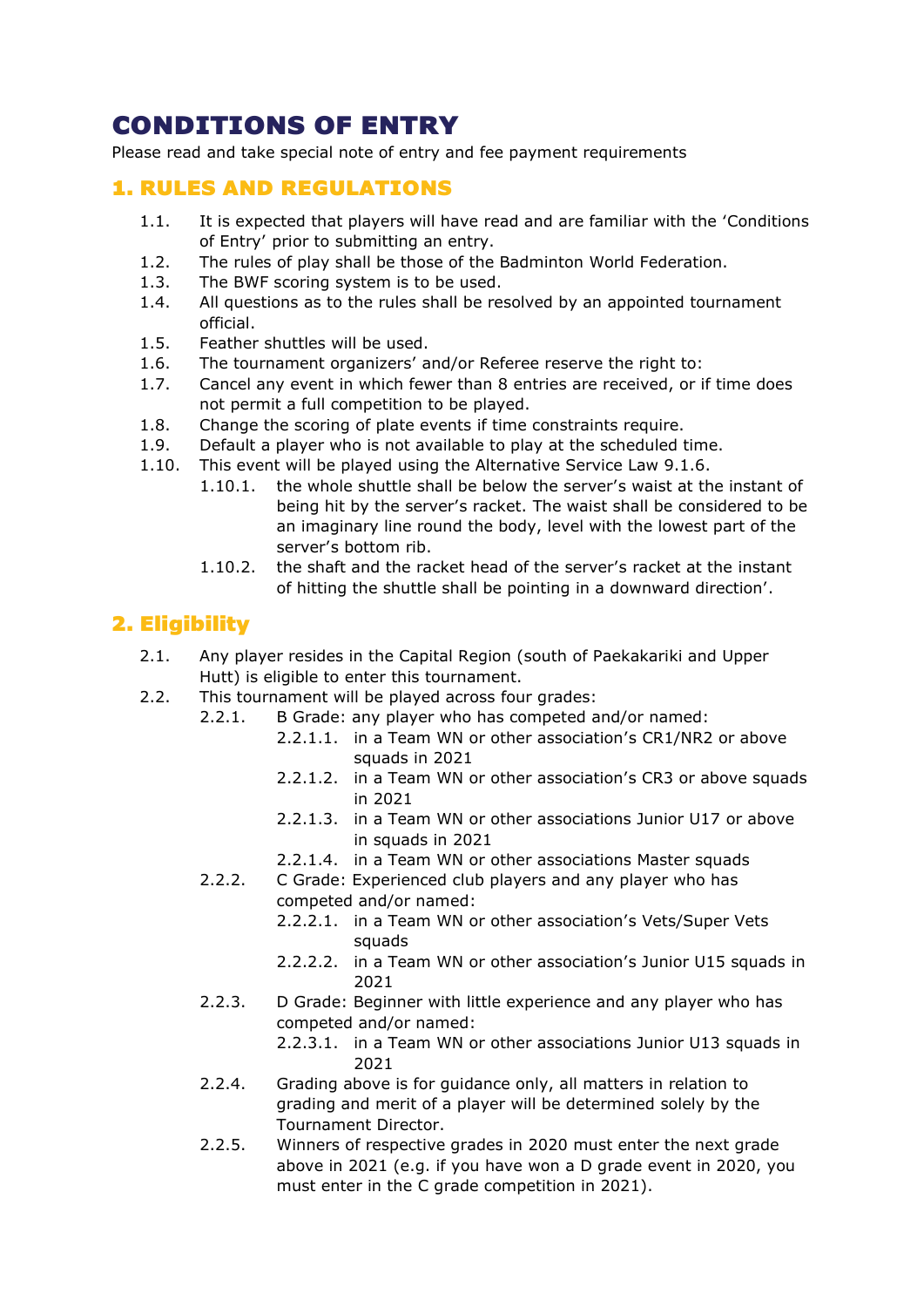- 2.2.6. Any player who has competed and/or named as followed are not eligible to enter in this competition unless given permission from the tournament director:
	- 2.2.6.1. in a Team WN or other association's Division 3 or above squads in 2021.

## 3. SEEDINGS AND DRAW

- 3.1. The tournament will be seeded using the most recent Badminton New Zealand National Ranking in the Senior category listing at the time of draw for B Grade Events only. C and D Grade Events will not be seeded.
- 3.2. The draw will be made on Wednesday, 27 October and will be available on the Wellington North Badminton websites.
- 3.3. The first day's schedule will be available by Thursday, 28 October on the above websites.
- 3.4. Final schedule will be determined based on number of entries for each event.

| 6:30pm Friday, 29 October   | Singles up to semi-finals; Mixed Doubles first 2<br>rounds if time allows. |
|-----------------------------|----------------------------------------------------------------------------|
| 8:30am Saturday, 30 October | All events (including plates) up to semi-finals.                           |
| 9:00am Sunday, 31 October   | Semi-finals. Finals not before 12:00pm.                                    |

# 4. ENTRY DETAILS

- 4.1. Entry can only be made online and must be received no later than 23:59 on Monday, 25 October 2021. Online entry can be made through www.wnba.org.nz.
- 4.2. Entries for doubles and mixed doubles will not be accepted unless full payment is received from both partners by the closing time/date. This excludes 'partner required' entries. It is not the responsibility of the tournament organiser to follow up entries from nominated un-entered partners.
- 4.3. Players withdrawing after entries have closed will not be eligible for a refund unless a medical certificate is submitted at the time of withdrawal.
- 4.4. There will be no refunds for players withdrawing after the draw has been published.
- 4.5. There will be no replacements in the singles events.
- 4.6. Replacements in doubles and mixed doubles events after the draw is published may be allowed only with the approval of the tournament director or referee. Replacement players can only be sought from players already entered in the tournament.
- 4.7. A \$15 administration fee will be deducted from all refunds.
- 4.8. Plates may be played in all events: Men's Singles, Women's Singles, Men's Doubles, Woman's Doubles, and Mixed Doubles depending on entry numbers. Plate entry is automatic for losers of their first match. Players wishing to withdraw must advise the Tournament Director immediately after their first match loss. If a player defaults, withdraws or retires (does not complete) their first match they are not eligible for the plate.

## 5. ENTRY FEES

- 5.1. Allow at least two working days for payments to be processed through the banking system.
- 5.2. The entry fee must be in the Wellington North Badminton Association's bank account no later than noon (12:00pm) Wednesday, 27 October 2021 or the